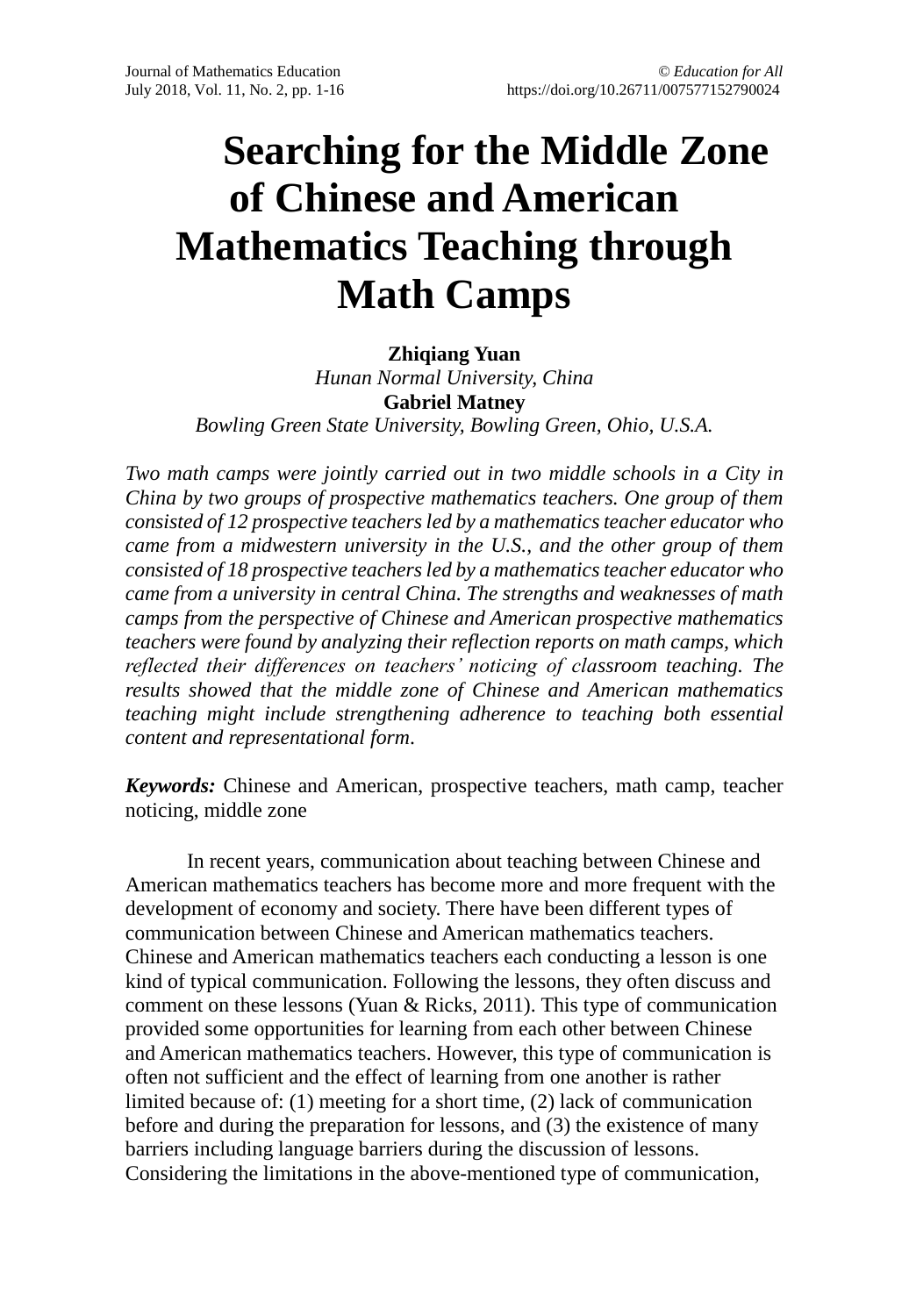we will introduce a new type of communication about teaching between Chinese and American mathematics teachers, namely jointly carrying out teaching activities between the two of them. Through this type of communication about teaching, they can get in touch with each other more sufficiently.

The purpose of this study was to make a contribution to searching for the *middle zone* of Chinese and American mathematics teaching by carrying out teaching activities through math camps. Specifically, two research questions were investigated in this study: (1) what are the strengths and weaknesses of classroom teaching in math camps? (2) What is the middle zone of Chinese and American mathematics teaching based on the prospective teachers' noticing of classroom teaching in math camps?

# **Theoretical Framework**

## **Middle Zone of Mathematics Teaching**

Gu Lingyuan who is a well-known Chinese mathematics educator proposed the following perspective in the 1999 International Conference on Mathematics Education between China and the U.S.: during the important period for searching for the *middle zone* between the East and West culture, searching for the *middle zone* is not only the big strategies of mathematics education reform, but also the big trend of the whole educational reform. Shulman who attended that conference also agreed with this perspective and suggested Chinese and American educators visiting the *middle zone* and searching for some basic ideas and conceptions. These can be done by some cross-culture comparisons and learning from each other (Gu, Yi, & Nie, 2003). In the book *The Middle Path in Math Instruction: Solutions for Improving Math Education*, An (2004) revealed the current dilemmas in mathematics education in the U.S. and China, traced the philosophical and historical development of mathematics education in both countries, and pointed out that cultural factors greatly contribute to the teaching and learning of mathematics. Taking *Teaching Geometric Probability* as an example, Yuan and Ricks (2011) compared Chinese and American mathematics teachers' classroom teaching from the perspective of mathematical problems. They tried to know whether Chinese and American mathematics teachers have found the satisfied *middle zone.* The results showed that from the ways of presented problems and the strategies of solving problems, Chinese and American mathematics teachers seemed to take a step to learn from one another. However, they have still not learned their counterparts' quintessence. For example, *using physical models for demonstration* and *small group learning* are common teaching strategies used by American mathematics teachers, however, when the Chinese teachers used these strategies in Yuan and Ricks' study (2011), it became a mere formality. Similarly, *teaching with variation* was regarded as a commonly used teaching strategy by Chinese teachers (Huang  $&$  Li, 2017), however, when American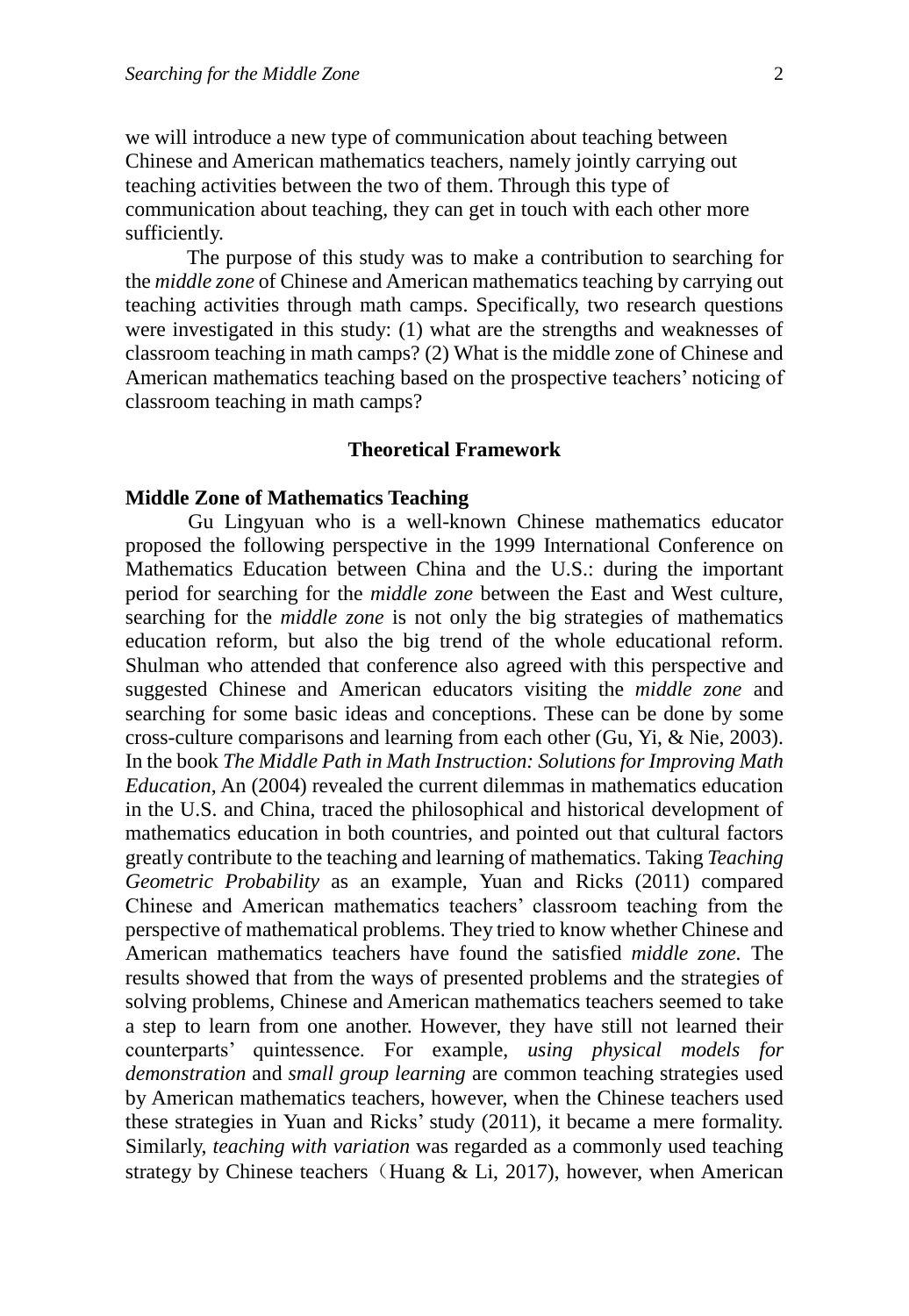teacher used this strategy in Yuan and Ricks' study (2011), the challenge was reduced. Many other scholars, such as Jinfa Cai (Cai, 2005; Cai, Ding, & Wang, 2014; Cai & Wang, 2010), Rongjin Huang (Huang & Cai, 2011; Huang, Barlow, & Prince, 2016), Liping Ma (1999) and Meg Schleppenbach (Schleppenbach, Flevares, Sims, & Perry, 2007; Schleppenbach, Perry, Miller, Sims, & Fang, 2007), have done some comparative studies between Chinese and American mathematics teacher education and tried to find the features of Chinese and American mathematics teaching. It is supposed that both countries can learn from the others' strong points and close the gap. Then, they may find the satisfied *middle zone*. Lastly, studies on *middle zone* will improve the development levels of mathematics education for both countries. These efforts have certainly made an effect but have thus far not reached a general conclusion.

# **Teachers' Noticing of Classroom Teaching**

Research on teachers' noticing in the United States from the 1980's to the early 2000's gave evidence that novice teachers' noticing was not as nuanced, correct, and rich as more experienced teachers (Berliner, 2001; Carter, Cushing, Sabers, Stein, & Berliner, 1988; Sabers, Cushing, & Berliner, 1991). From these early studies, researchers' interest in teachers' noticing grew as a desire to explore the outcomes of improved teacher noticing grew (Santagata, 2011).

Teachers' noticing of classroom teaching has now become a prominent area of research in teacher education (Huang & Li, 2012; Schack, Fisher, & Wilhelm, 2017; Sherin & Han, 2004; Sherin & van Es, 2005; Sherin, Jacobs, & Philipps, 2011; Star & Strickland, 2008; van Es & Sherin, 2008). Teachers' ability of noticing critical events is regarded as an important expertise of teachers. According to the *Learning to Notice Framework*, teachers' skill of noticing for teaching consists of three main aspects: (1) identifying what is important in a teaching situation; (2) using what one knows about the context to reason about a situation; and (3) making connections between specific events and broader principles of teaching and learning (van Es & Sherin, 2008). Huang and Li (2012) examined 10 experts and 10 novice teachers' noticing of classroom events in China. They found both expert and novice teachers highly attended to developing students' mathematics knowledge coherently and developing students' mathematical thinking and ability. They also paid attention to students' self-exploratory learning, students' participation, and teachers' instructional skills.

# **Method**

# **Participants**

The participants consisted of 12 (2 males and 10 females) prospective mathematics teachers and a mathematics teacher educator (pseudonym: *Dr. A*) from a midwestern university in the U. S. (pseudonym: *American A University*)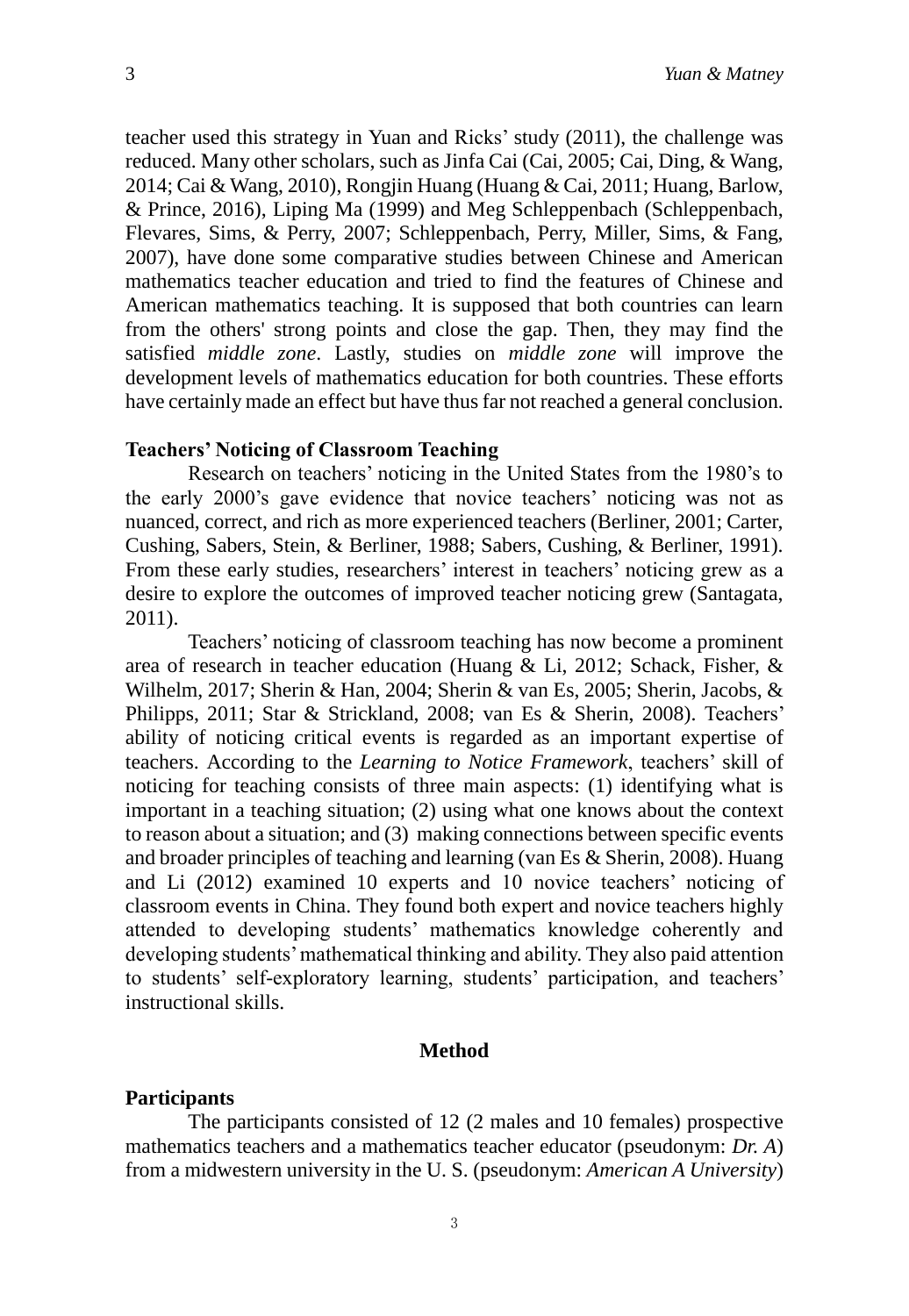and 18 (5 males and 13 females) prospective mathematics teachers and a mathematics teacher educator (pseudonym: *Dr. B*) from a university in central China (pseudonym: *Chinese B University*).

The U.S. prospective teachers were all Caucasians and entered their teacher education program as freshmen in college. The twelve prospective mathematics teachers from the U.S. had varying levels of experiences in schools because of their length of time in their education program. There were five sophomores and three juniors who had visited multiple schools for short-term observations of teaching and understanding school policy in the U.S. but had not yet taught in classrooms themselves. The four seniors had spent an additional five weeks working beside a classroom mentor teacher and taught a two-week unit to K-12 students during their mathematics methods course.

Chinese prospective mathematics teachers consisted of two different groups. Sixteen of them (4 males, 12 females) are senior undergraduate students. They had just finished their fieldwork classroom experience for eight weeks. Two of them (1 male, 1 female) were in their first year of graduate school. One female was Xinjiang Uighur and the others were all the Han nationality.

# **Procedures**

On the morning of May 11, 2016, an American mathematics teacher educator, Dr. A, and three American prospective teachers visited the department of mathematics of Chinese B University. They talked about how to organize math camps jointly in the winter of 2016. From December 28, 2016 to January 5, 2017, an American mathematics teaching group consisted of 12 prospective teachers and a mathematics teacher educator (Dr. A) and a Chinese mathematics teaching group consisted of 18 prospective teachers and a mathematics teacher educator (Dr. B), jointly carried out two math camps for middle school students in China. During these teaching activities jointly carried out by Chinese and American prospective mathematics teachers, they experienced the following activities: (1) ice-breaking activities; (2) expert lecture; (3) math camp training; (4) China-US dialogue; (5) the first math camp; (6) the second math camp; and (7) farewell party (See Table 1).

In what follows we give a more detailed account of the math camp at School B to provide the reader a view into the setting of the data collection.

At the beginning of the math camp, all middle school student campers were divided into six teams. Each team was named after a mathematician: Euler, Pascal, Archimedes, Gauss, Euclid or Pythagoras.

The headmaster of School B gave a brief introduction and officially opened the camp. Chinese and American prospective mathematics teachers accompanied by Dr. A collectively performed a math camp dance followed by teaching each team their own short and unique dance. The dance for the whole math camp named *2017 math camp* was elaborately created by the American mathematics teaching group, which integrated many mathematical operations such as plus, minus, multiply, division and exponents. They also prepared a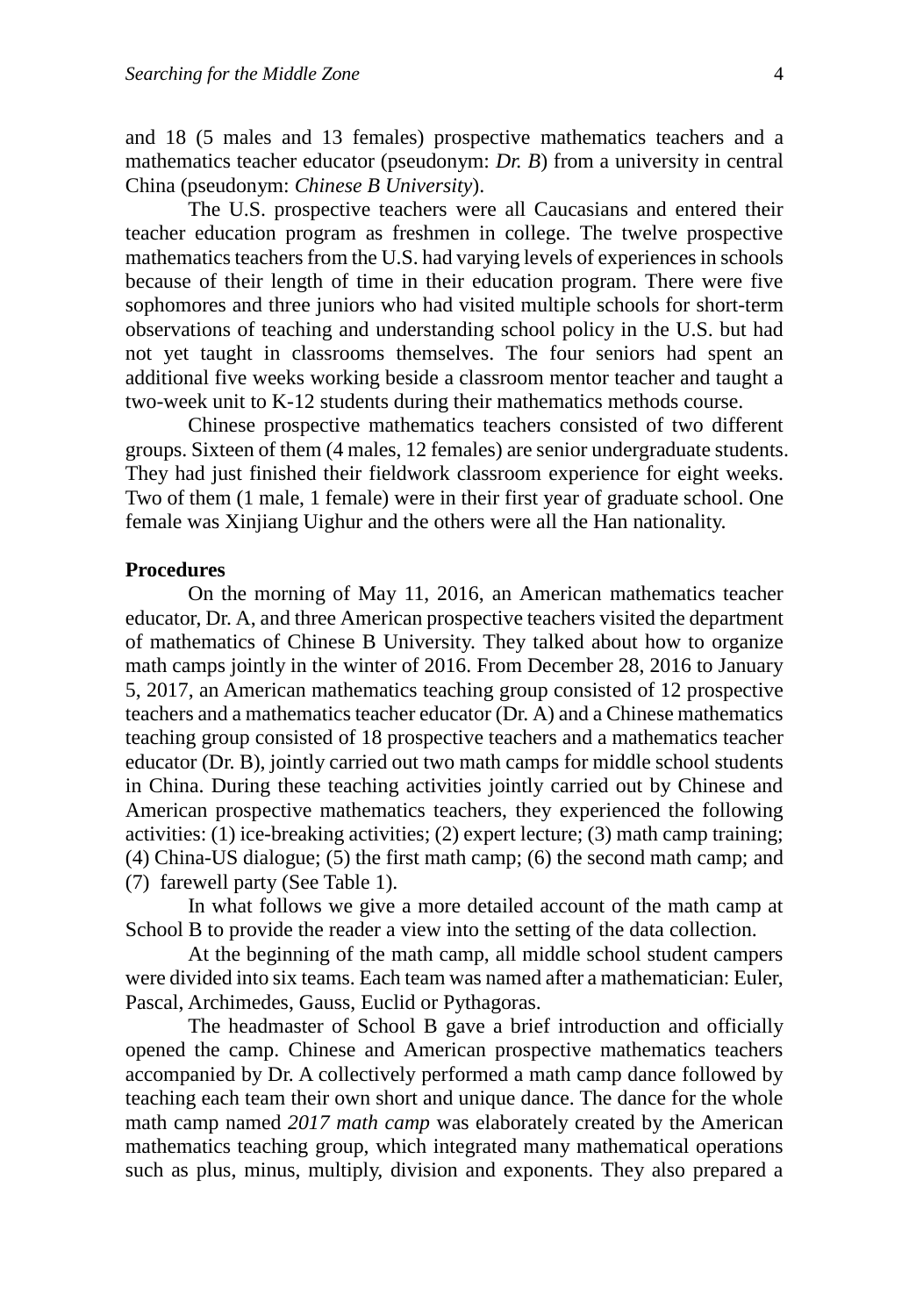team dance for each team of math camp.

| Table T                                                             |
|---------------------------------------------------------------------|
| Schedule for Math Camps Jointly Carried Out by Chinese and American |
| <b>Prospective Mathematics Teachers</b>                             |

*Table 1*

| On the afternoon                                                                                                                                                                                                    |
|---------------------------------------------------------------------------------------------------------------------------------------------------------------------------------------------------------------------|
|                                                                                                                                                                                                                     |
| December                                                                                                                                                                                                            |
| 28,2016                                                                                                                                                                                                             |
| On the morning of                                                                                                                                                                                                   |
| December                                                                                                                                                                                                            |
|                                                                                                                                                                                                                     |
|                                                                                                                                                                                                                     |
|                                                                                                                                                                                                                     |
|                                                                                                                                                                                                                     |
|                                                                                                                                                                                                                     |
|                                                                                                                                                                                                                     |
|                                                                                                                                                                                                                     |
|                                                                                                                                                                                                                     |
|                                                                                                                                                                                                                     |
|                                                                                                                                                                                                                     |
|                                                                                                                                                                                                                     |
|                                                                                                                                                                                                                     |
|                                                                                                                                                                                                                     |
|                                                                                                                                                                                                                     |
|                                                                                                                                                                                                                     |
|                                                                                                                                                                                                                     |
|                                                                                                                                                                                                                     |
|                                                                                                                                                                                                                     |
|                                                                                                                                                                                                                     |
|                                                                                                                                                                                                                     |
|                                                                                                                                                                                                                     |
|                                                                                                                                                                                                                     |
|                                                                                                                                                                                                                     |
|                                                                                                                                                                                                                     |
|                                                                                                                                                                                                                     |
| 29,2016<br>In the afternoon of<br>December 29 and<br>in the morning and<br>afternoon<br>of<br>December<br>30,2016<br>On the evening of<br>December<br>30,2016<br>January 3,2017<br>January 4,2017<br>January 5,2017 |

Then, Chinese and American prospective mathematics teachers coorganized a series of activities, which included three main activities involving mathematical tasks: *Brain Challenge*, *Math Stations* and *Math Relay*. During the *Brain Challenge* activity, the campers of math camp tried to solve mathematical problems on the screen as a team. These mathematical problems involved the following activities: removing toothpicks to change the shape of figures; filling in the squares using the given numbers so that each equation is true; logical reasoning according to the given information; counting the times of a given number appearing in the page number. During the *Math Stations* activity, there were six math stations (water cups, go fish, math tag, number spelling game, magic cards, and brain train). Each math station had two station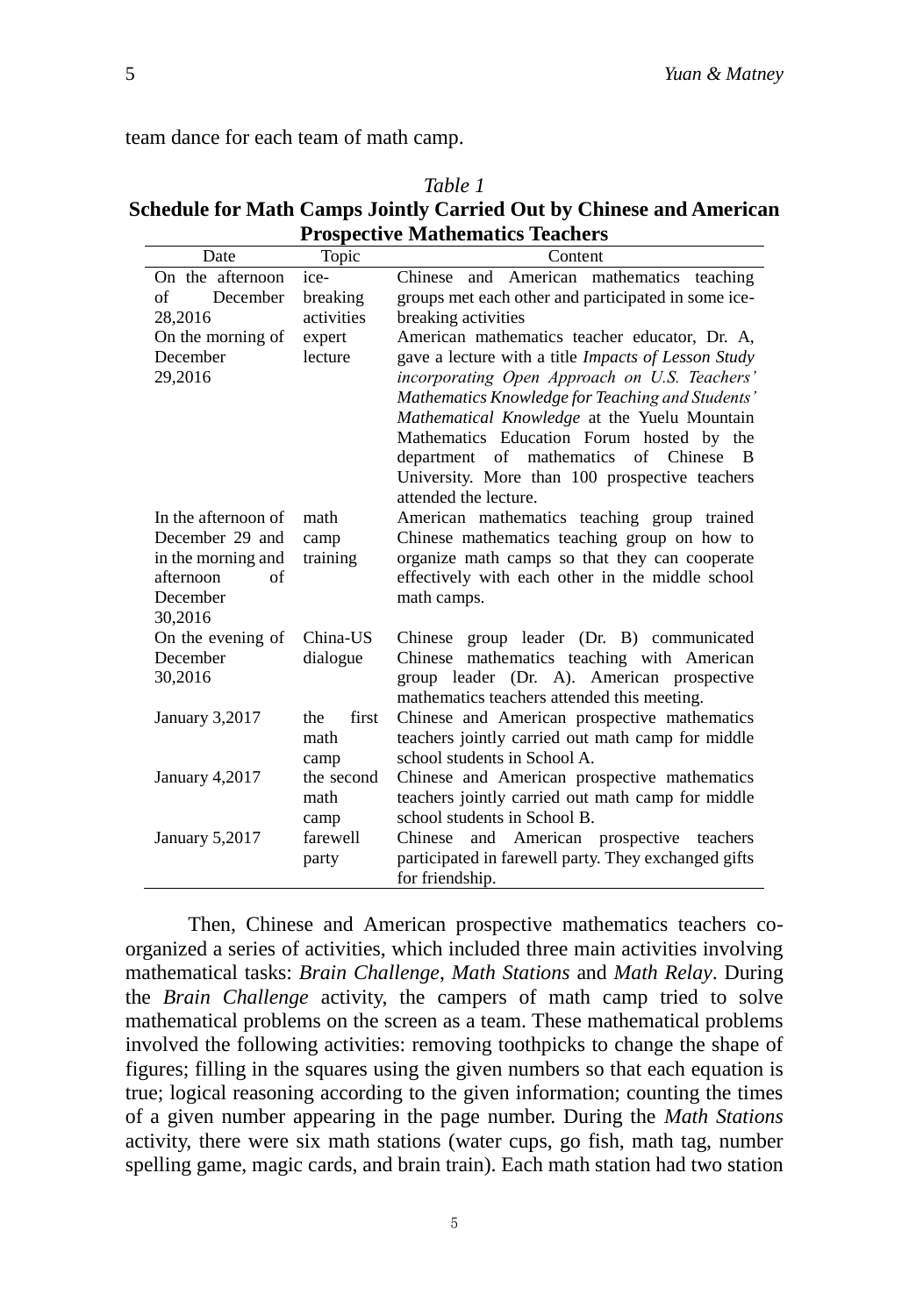leaders. They were in charge of explaining rules for the game and evaluating performance of each team. The team leaders guided team members to pass these stations one after another. During the *Math Relay* activity, the campers of math camp competed to find the values of algebraic expressions as a team.

In the math camp, all scores were given to the team and not given to any individual person. There were two assessment systems in the math camp. One evaluated the abilities of each team to solve problems. Prospective teachers gave scores to the teams according to their degrees of finishing mathematical tasks. The strongest problem-solving team was selected. The second assessment was an evaluation of the spirit of team cooperation for each team. Prospective teachers gave the teams some paperclips as a reward when the team showed a spirit of good team cooperation. Each teams' paperclips were then linked together to make a long chain. By comparing the length of the chain made by paperclips, the best team for cooperation was selected. These activities played important roles for promoting communication about teaching between Chinese and American prospective mathematics teachers, exploring their noticing of classroom teaching, and searching for the *middle zone* of Chinese and American mathematics teaching.

# **Instruments**

As a qualitative research study, the researchers themselves were the primary instruments. In addition, a reflection prompt and procedures were also used to collect prospective mathematics teachers' reflection on the whole activity of communication about teaching between the Chinese and American mathematics teachers. Seven aspects were included in this reflection prompt and procedures: (1) In a few paragraphs, describe the training you did to prepare for the mathematics camp and reflect on the extent of the effectiveness of these trainings. (2) How was the mathematics camp training similar and different to your previous teacher education experiences? (3) In a few paragraphs, describe the general mathematics camp setting and exactly what you did and observed. (4) What mathematics content and activities did you specifically see the students doing during the math camp? Comment on the degree to which they were involved, if they were on task, the types of problems they solved etc. (5) What did you specifically see the mathematics camp volunteers doing during the activities? Comment on the degree to which the activity was explicit instruction as well as the amount of time given to students to think and act on mathematics tasks. Explain how the mathematics camp volunteers leading the activities structured the learning and how this relates to classroom management. (6) Describe three aspects of the mathematics camp that made it a positive experience for the students and why you believe these aspects led to a positive experience. (7) Reflect on your experience of the mathematics camp instructional environment. What did you gain from the experience of participating as a volunteer in the mathematics camp? How has this experience helped you prepare to be a teacher of mathematics?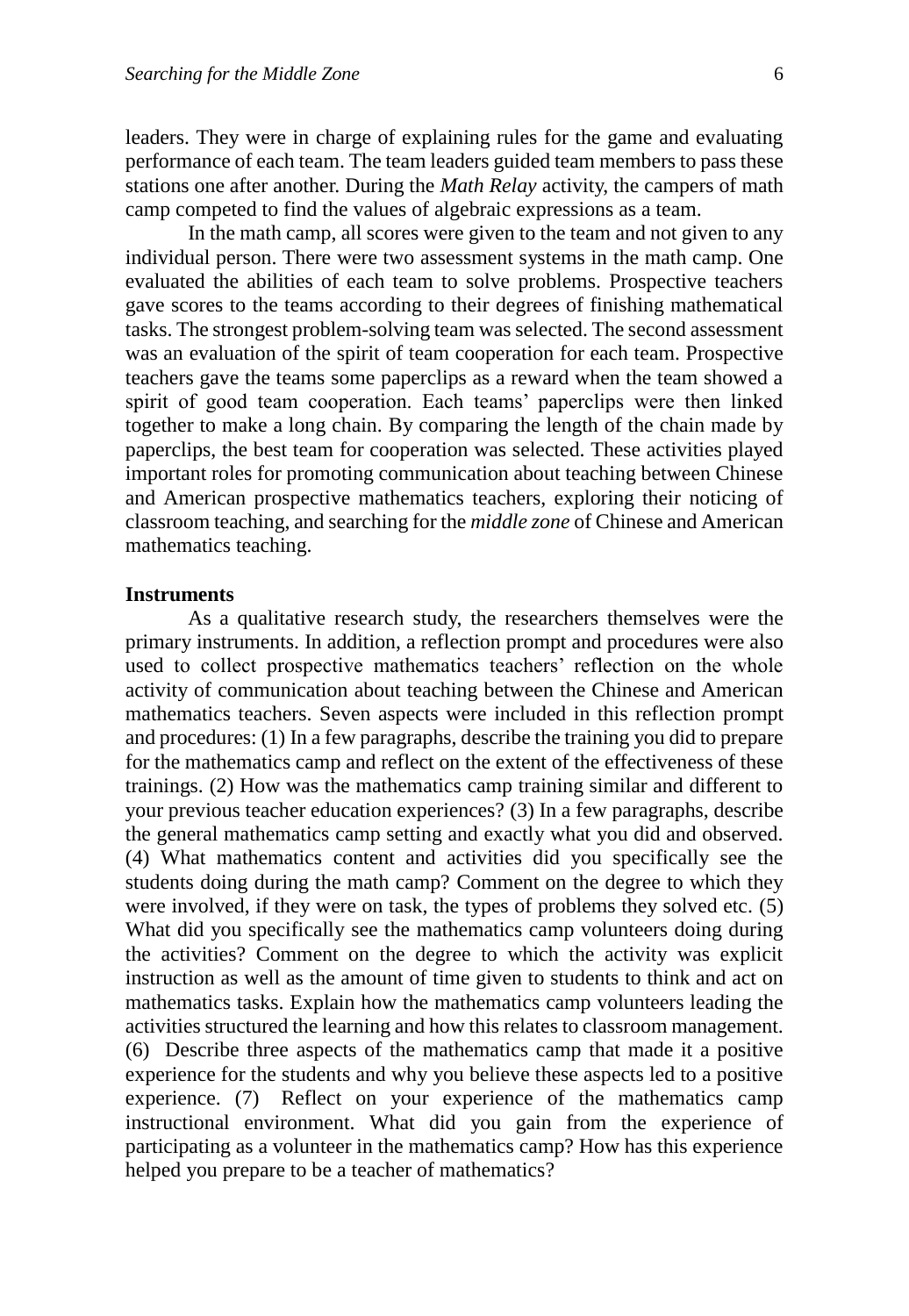# **Data Collection**

Classroom field note observations, videotape, and document collection were used for the data collection in addition to the reflections. On the one hand, two researchers participated in all of the activities including math camp training and two math camps (See Table 1). They collected field note observations of both Chinese and American prospective mathematics teachers' performance and middle school students' performance in the two days of math camps. They also captured many small videos and photos of students' work on site. Additionally, the first researcher videotaped the whole day's activity for the second math camp in School B by using a camera.

Teachers' growth equals experience plus reflection. In order to promote the growth of both Chinese and American prospective mathematics teachers, the researchers required each prospective teacher who participated in these math camps to write a reflection report for the whole communication activity about teaching by answering the question prompts (see *instruments* section). Thirty reflection reports were collected, 18 of them came from Chinese prospective mathematics teachers and 12 of them came from American prospective mathematics teachers.

#### **Data Analysis**

By the researchers' on-site field note observations of both math camps in School A and School B and watching the videotapes for the whole day's activity for the second math camp in School B repeatedly, the researchers refined the features of math camps. The text from prospective mathematics teachers' reflection reports were analyzed using a constant comparative method (Corbin & Strauss, 2008) whereby coding and analyzing occurred simultaneously (Taylor & Bogdan, 1998). For this part of the analysis, researchers used a computer assisted qualitative data analysis software, Nvivo 11. Two hundred and sixty-nine codes were generated. The second round of analysis of these codes identified some different perspectives between Chinese and American prospective mathematics teachers. For example, American prospective mathematics teachers paid much more attention to the representational form of the problems and Chinese prospective mathematics teachers paid much more attention to the essential content of the problems, which may reflect their differences on teachers' noticing of classroom teaching (Sherin et al., 2011).

# **Results**

# **The Strengths of Math Camps**

The math camps had several distinct strengths from analysis of the teacher educators' classroom field note observations, analyzing video lessons and prospective teachers' reflection reports. The analysis resulted in identifying three major themes: (1) advocating learning with enjoyment; (2) encouraging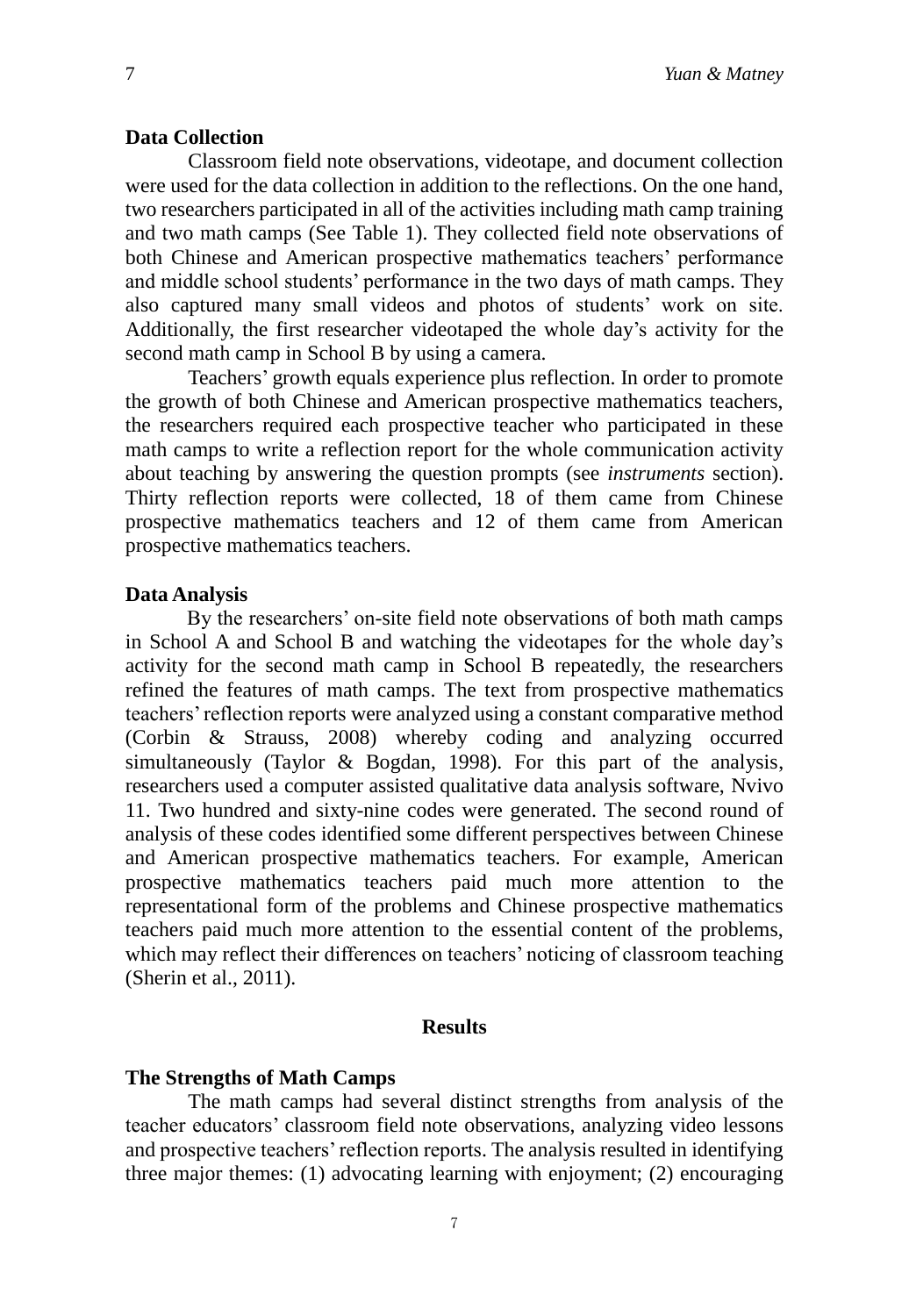team cooperation, and (3) promoting multicultural teaching.

**Advocating learning with enjoyment.** Learning with enjoyment was one of the distinct strengths of these math camps jointly carried out by Chinese and American prospective mathematics teachers. How can they attract students' interest in learning and achieve the purpose of learning mathematics with enjoyment? *Singing and dancing*, a teaching strategy that is deemed as having nothing to do with the mathematics classroom from the point of view of most Chinese teachers was successfully used in the teaching of these math camps. These dances closed the gap between prospective teachers and middle school students in math camp. They also aroused the enthusiasm of students' participation in activities.

*Singing and dancing* was very important from the American prospective mathematics teachers' perspective. For example, An American prospective teacher CC wrote:

The math camp dances are one of the biggest ways that we create a positive environment throughout the camp. By doing these, we are able to create an identity within our team and give our campers a way to take a break between activities that gets their blood pumping (02/2017).

Another American prospective teacher NE wrote: "Prospective teachers from American A University and Chinese B University were very animated and enthusiastic that enabled the [middle school] students to be the same way (02/2017)." American prospective teacher WC wrote:

A final positive aspect of these math camps in China would be that they can change the focus of students from rote mathematics into mathematics being a subject to be enjoyed in many different ways. An important focus of math camp is to ensure that students have fun and see mathematics as enjoyable and not just a class they have to study for, but something they can enjoy (02/2017).

 Beliefs about learning with enjoyment in these math camps also gave Chinese prospective mathematics teachers a deep impression. For example, when talking about the positive experiences that math camps brought to the middle school students, Chinese prospective teacher ZY wrote: "Students felt more happy than tired in math camps (02/2017)."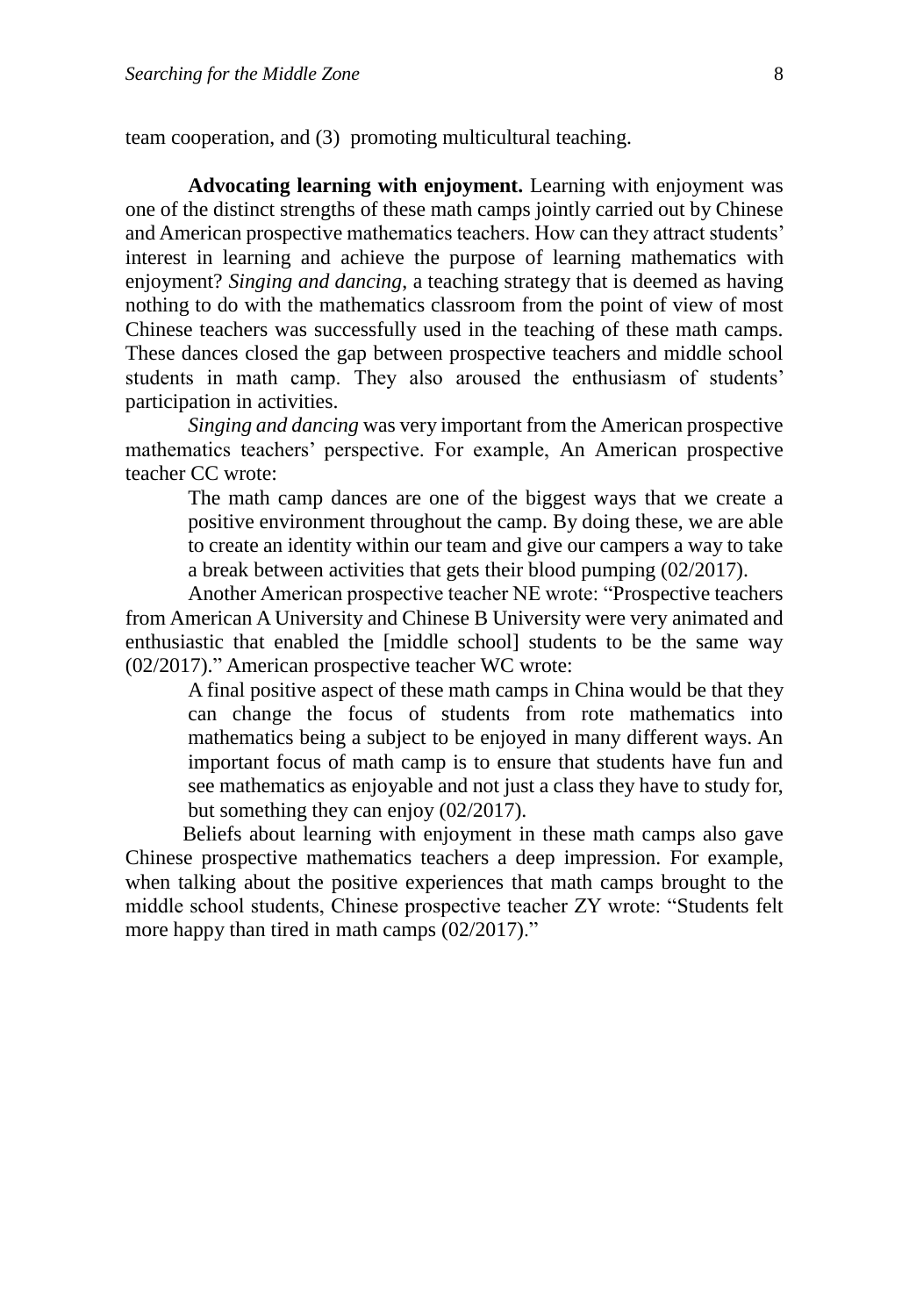**Encouraging team cooperation.** Encouraging team cooperation was another important strength of these math camps jointly carried out by Chinese and American prospective mathematics teachers. The spirit of team cooperation of math camps was embodied not only in the cooperation among campers, but also in cooperation among Chinese and American prospective mathematics teachers and their leaders. This cooperation was all around from the preparation of materials to personnel scheduling, from the design of tasks to work arrangement, from the translation of language to classroom management, from the implementation of instruction to the writing of reflective reports. Each stage embodied the effects of cooperation of the Chinese and American mathematics teaching groups. The successful implementation of math camps brought deep influence on the beliefs of both Chinese and American prospective mathematics teachers.

From the point of view of American prospective teachers, the *gold standard for celebrating the victor of math camp was the best team for cooperation rather than the strongest team for problem solving*. The spirit of team cooperation advocated in these math camps also gave Chinese prospective mathematics teachers a deep impression. Throughout all the stages of math camp training and the processes of math camp, they expressed appreciation for this spirit. For example, when talking about the effectiveness of math camp training, Chinese prospective teacher HK wrote: "The math camp training taught us the spirits of team cooperation and personality of bravery (02/2017)". When talking about the differences between math camps and previous teacher education experiences, Chinese prospective teacher WX wrote: "I feel each of us participated in lesson preparation for math camps. At the end of each math camp day, we sat down in a circle and expressed our own opinions on the whole activities (02/2017)". When talking about the positive experiences that math camps brought to the middle school students, Chinese prospective teacher TL wrote:

The activities of math camps were organized as teams. Each stage advocated team cooperation. We also appraised for excellent teamwork, which made middle school students realize the importance of team cooperation in math camp. So, they tried their best to cooperate with each other in math camp, which enhanced the spirit of team cooperation (02/2017).

When talking about the personal gains from participation in math camps, Chinese prospective teacher LY wrote: "These math camps advocated the spirit of team cooperation. I think it can be applied to my future teaching (02/2017)."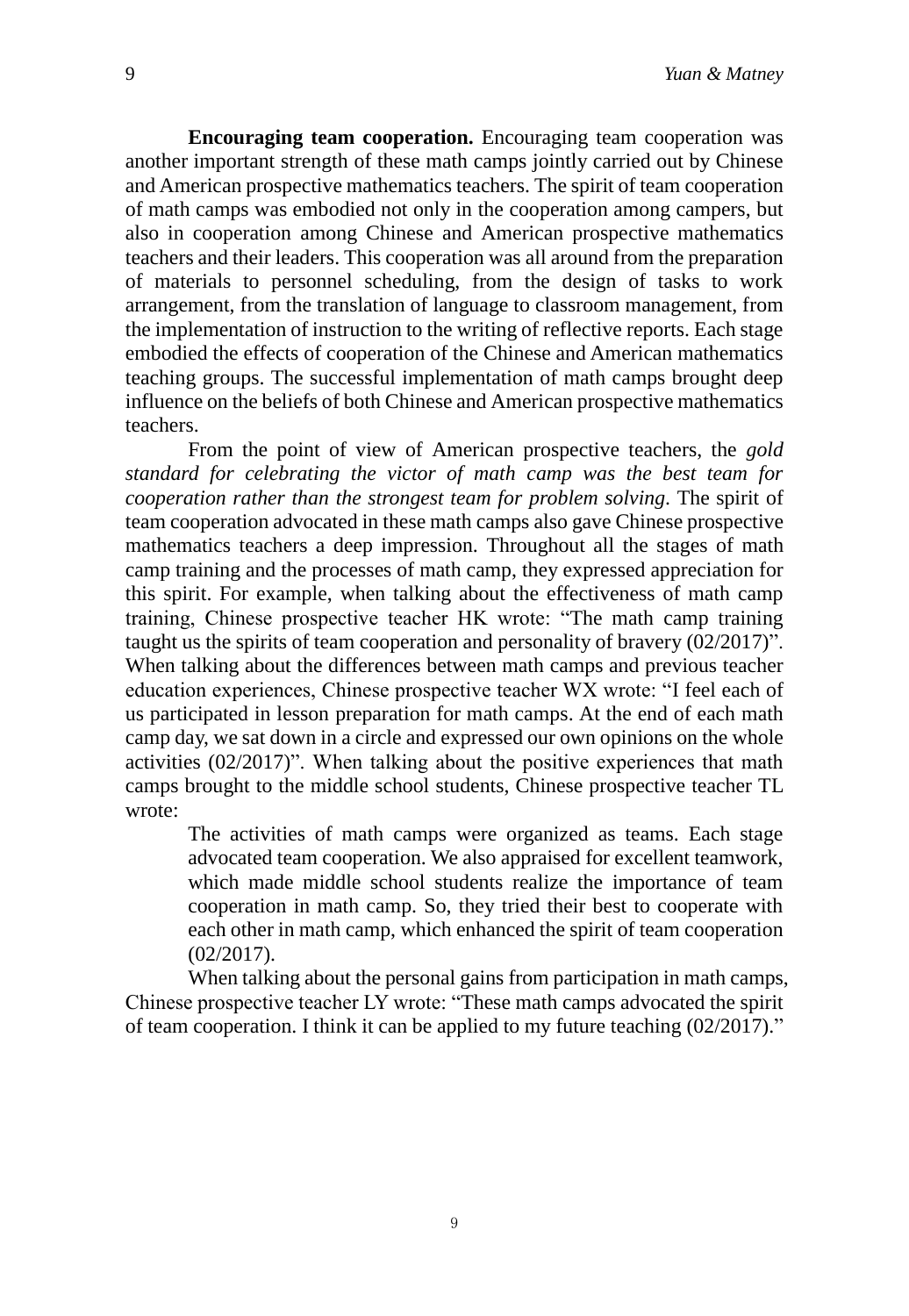**Promoting multicultural teaching.** American prospective mathematics teachers widely realized that the experience of math camps would be helpful to teach in a multicultural classroom in the future. For example, American prospective mathematics teacher PJ wrote: "These two camps were also very different because they were held in a different country that speaks a different language and is not necessarily used to this type of mathematics learning. It provided many challenges to work through and that is what made it different (02/2017)." When talking about the personal gains from participation in math camps, American prospective teacher NT wrote:

This will help me in the classroom because not all my students will be white males like me. I will need to adapt my classroom to potential English language learners and other ethnicities. It was a great experience for me and the other students who had this opportunity. I will never forget this experience (02/2017).

#### **The Weaknesses of Math Camps**

Although both Chinese and American prospective mathematics teachers agreed with the strengths of math camps, they showed different teacher noticing of the weaknesses of math camps. From the point of view of the Chinese prospective mathematics teachers, the following aspects of math camp needed to be improved: making of a reward system, management of classroom teaching, analysis of students' mathematical knowledge prior to camp, arrangement of time for teaching, treatment of classroom summary, and difficulty levels of mathematical problems. For example, when talking about the making of a reward system, Chinese prospective mathematics teacher GJJ wrote: "We should make a better reward system. A quantitative standard should be made to decide how to reward for students' good performance (02/2017)." When talking about management of classroom teaching, Chinese prospective mathematics teacher TL wrote: "A team consists of about six students is more suitable. In this case, each student in the team can realize the importance of himself or herself. So, they may actively participate in math camp (02/2017)." When talking about analysis of students' mathematical knowledge prior to math camp, she pointed out that a survey should be done before each math camp so that mathematical tasks could be designed to align with students' realities. TL also talked about arrangement of time for teaching. She wrote: "We should cut down some activities or increase the time for some activities so that students can have enough time to explore, to think, to experience and to look back (02/2017)." When talking about the treatment of classroom summary, Chinese prospective mathematics teacher LQP wrote: "we should leave several minutes for students after each mathematical task so that team members can introduce the difficulties which they met during problem solving. In a word, reflection and summary for each mathematical task should be strengthened (02/2017)." Chinese prospective mathematics teacher APL wrote: "The difficulty levels of mathematical problems is not accordance with middle school students' realities.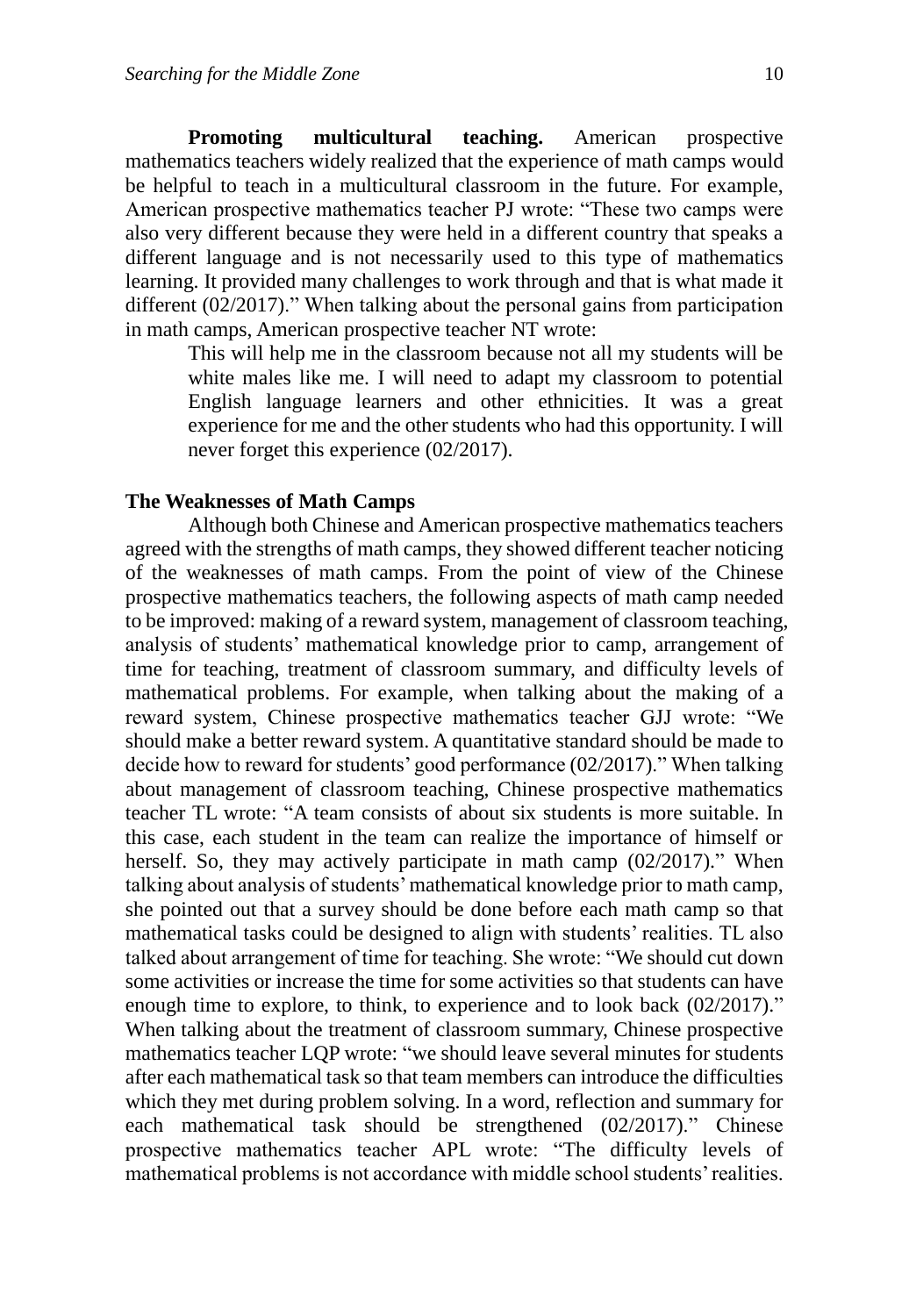We should prepare matched mathematical problems for corresponding grade levels of students (02/2017)."

However, from the point of view of American prospective mathematics teachers, the following aspects of math camps also needed to be improved: wellestablished communication with middle schools ahead of time, management of classroom teaching, and conquering language barriers. For example, American prospective mathematics teacher LA wrote: "One aspect that could have been better at both camps was better preparation and communication with the school, so we know what we have available when it comes to space and rooms to use (02/2017)." American prospective mathematics teacher LL wrote: "The first aspect that could be better about math camp is making a clearer pattern of rotation for the stations (02/2017)." When talking about language barriers, American prospective mathematics teacher SR wrote: "Make sure the English is not too difficult…Eliminating the question or even putting in their language are some possible solutions (02/2017)."

# **Middle Zone of Chinese and American Mathematics Teaching**

After making a comprehensive survey on the process of the math camp experiences and reflections of the Chinese and the American prospective mathematics teachers, it was found that Chinese prospective teachers paid great attention to spirit of team cooperation and beliefs about learning with enjoinment advocated in these math camps. It is familiar for Chinese prospective teachers that teaching should foster the spirit of team cooperation. However, it is not easy to do so in classroom teaching. In their previous educational experiences, Chinese prospective teachers have few opportunities to do so. Math camps gave them vivid experiences. Therefore, the spirit of team cooperation received wider attention from Chinese prospective teachers. In contrast, American prospective teachers mentioned only a little of spirit of team cooperation. This does not mean that they do not care about team cooperation. On the contrary, from their perspective it simply stands to reason that fostering a spirit of team cooperation in classroom teaching is an important focus. Team cooperation is more common in their educational experiences. They do not have to pay as much attention to it. American prospective teachers paid much more attention to the elements of learning with enjoyment and engaging much energy through interweaving singing and dancing with time of mathematical problem solving. They hoped to activate students' vitality and energy by singing and dancing, so that students can experience the fun of learning. Of course, Chinese prospective teachers also paid attention to this point.

However, Chinese prospective teachers' noticing of classroom teaching are quite different from that of American prospective teachers when it turned to analysis of students' learning basis, arrangement of time for teaching, treatment of classroom summary, and level of difficulty of mathematical problems. These factors were more essential for classroom teaching from the perspective of Chinese prospective teachers, which also got special attention in their previous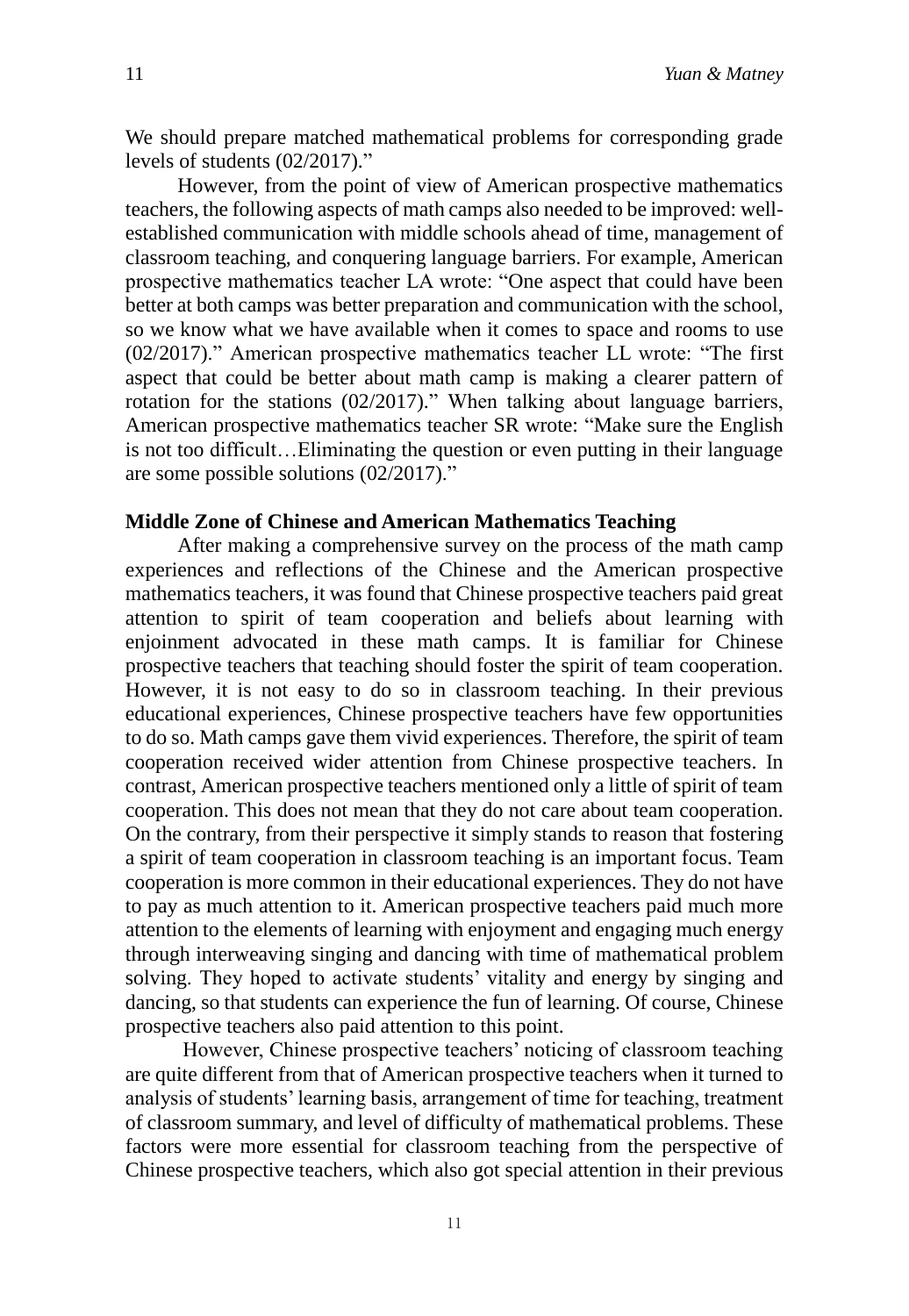educational experience. In contrast, almost none of the American prospective teachers mentioned these factors.

It seemed that Chinese prospective mathematics teachers paid much more attention to the essential content of classroom teaching; however, American prospective mathematics teachers paid much more attention to the representational form of classroom teaching. If "paying attention to essential content" and "paying attention to representational form" are regarded as *two poles* of Chinese and American mathematics teaching, then, the *middle zone* of Chinese and American mathematics teaching may include strengthening adherence to teaching both essential content and representational form. Only paying attention to the representational form and not paying attention to the essential content would allow for loss of learning from the students and this is of course unacceptable. At the same time, only paying attention to the essential content and not paying attention to the representational form may cause some students to become disinterested in mathematics and result in a loss of learning.

# **Discussion and Conclusions**

This study set out to search for the middle zone of Chinese and American mathematics teaching by carrying out teaching activities through math camps. The findings of this study suggest that Chinese prospective mathematics teachers appreciated their American counterparts' effort to help the students to learn with enjoyment and work in a team. However, they paid more attention to the essential content of classroom teaching in math camps. American prospective mathematics teachers cherished the opportunity to teach in a multicultural classroom. However, they paid more attention to the representation form of classroom teaching.

From the point of view of Chinese prospective mathematics teachers, these math camps got middle school students learning with enjoyment in the way of teamwork. It is helpful to enhance middle school students' interest and confidence in mathematics learning, improve prospective mathematics teachers' classroom teaching and management, and promote communication about teaching between Chinese and American mathematics teachers.

The following aspects of math camps need to be improved: making of a reward system, management of classroom teaching, analysis of students' mathematical knowledge prior to math camp, arrangement of time for teaching, treatment of classroom summary, and difficulty levels of mathematical problems. From the point of view of American prospective mathematics teachers, these math camps got middle school students learning with enjoyment and being full of energy by singing and dancing interwoven with times of mathematical problem solving. It was helpful to enhance middle school students' interest and confidence in mathematics learning, strengthen American prospective teachers' understanding to Chinese mathematics teaching culture, and improve American prospective teachers' ability of teaching in a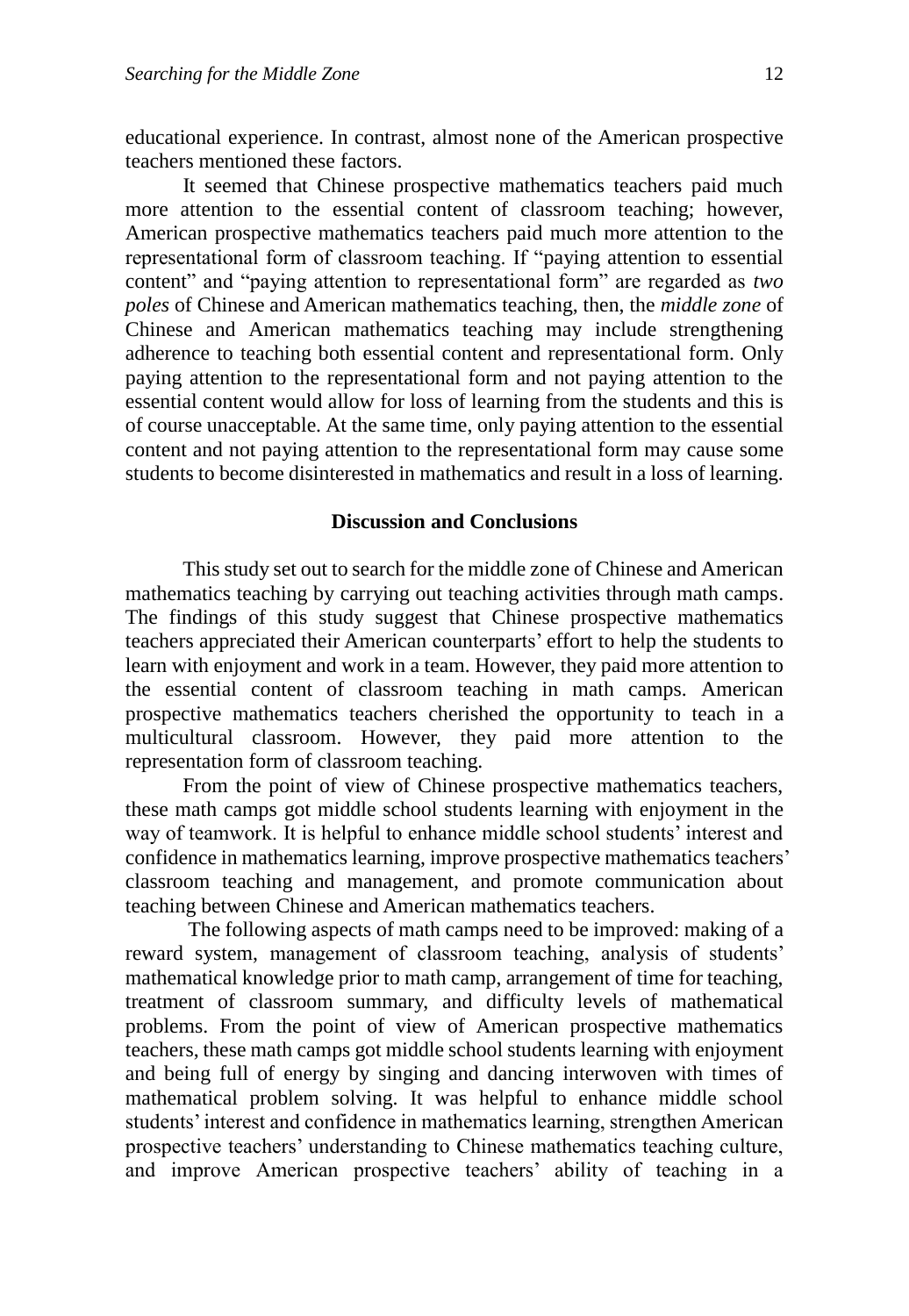multicultural classroom.

The findings suggest the following aspects of the math camps need to be improved: well-established communication with middle schools ahead of time, management of classroom teaching, and conquering language barriers. By considering American prospective mathematics teachers' teaching intentions and comparing the differences between Chinese and American prospective mathematics teachers' noticing of classroom teaching in math camps, it was found that Chinese prospective mathematics teachers paid much more attention to the essential content of classroom teaching, and American prospective mathematics teachers paid much more attention to the representational form of classroom teaching. We inferred that the *middle zone* of Chinese and American mathematics teaching might include strengthening adherence to teaching both essential content and representational form.

In Chinese mathematics teaching culture, the essential content is much more important than the representational form. Just as two well-known Chinese mathematics educators, Chen Zhongmu and Song Naiqing, advocated: "preoccupation of the form should be reduced, and the essence should be highlighted in teaching" (Chen & Song, 1993, p.4).

Chinese mathematics teachers believed that an effective teacher could correctly predict students' learning difficulties (Cai & Wang, 2010), which was in accordance with the Chinese prospective mathematics teachers' concerns on the analysis of the students' learning basis in the math camps. On the other hand, the American mathematics teachers believed that an effective teacher could manage the classroom effectively, which was in accordance with American prospective mathematics teachers' concerns on management of classroom teaching in math camps.

Chinese prospective mathematics teachers also paid more attention to the difficulty levels of mathematical problems in math camps, which also reflected the typical Chinese teachers' concerns. For example, Huang et al. (2016) found that Chinese teachers preferred to give tasks that required higher cognitive demand of students than American teachers (Huang et al., 2016). In order to promote students' thinking ability, Chinese teachers paid more attention to different levels of problems, however, American teachers paid more attention to learning via team cooperation (An, Kulm, & Wu, 2007).

One of the limitations of this study was the small sample of both Chinese and American prospective mathematics teachers, however, the results showed that prospective mathematics teachers' noticing of classroom teaching in math camps are typical to a certain extent. This study suggests that the middle zone of Chinese and American mathematics teaching may include strengthening adherence to teaching both essential content and representational form. More research studies need to be done to explore the middle zone of Chinese and American mathematics teaching. During the process of searching for the *middle zone*, China and the U.S. should integrate their counterparts' orientation for teaching into their practices based on their own culture, which may promote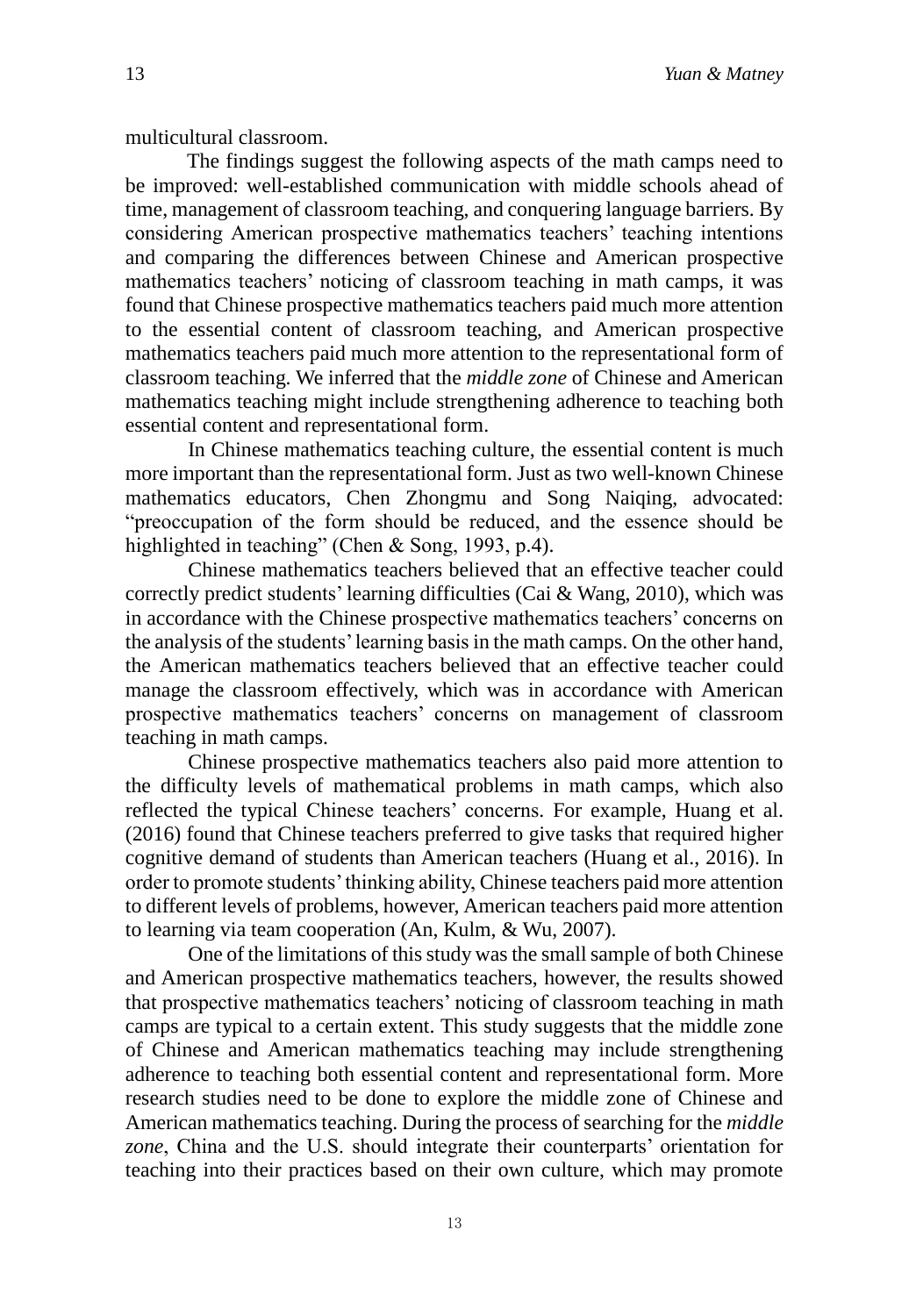development of mathematics education in both countries.

#### **References**

- An, S. (2004). *The middle path in math instruction: Solutions for improving math education*. Lanham, MD: Rowman & Littlefield Publishing Group.
- An S., Kulm G., & Wu Z., (2007). The impact of cultural differences on middle school mathematics teachers' beliefs in the U.S. and China (pp. 449-464). In F. Leung, K. Graf, & F. Lopez-Real (Eds.), *Mathematics education in different cultural traditions: A comparative study of East Asia and the West*. New York, NY: Springer.
- Berliner, D. C. (2001). Learning about and learning from expert teachers. *International Journal of Educational Research*, *35*, 463-482.
- Cai, J. (2005). U.S. and Chinese teachers' constructing, knowing, and evaluating representations to teach mathematics. *Mathematical Thinking and Learning*, *7*(2), 135-169.
- Cai, J., Ding, M., & Wang, T. (2014). How do exemplary Chinese and U.S. mathematics teachers view instructional coherence? *Educational Studies in Mathematics*, *85*(2), 265-280.
- Cai, J., & Wang, T. (2010). Conceptions of effective mathematics teaching within a cultural context: Perspectives of teachers from China and the United States. *Journal of Mathematics Teacher Education*, *13*(3), 265-287.
- Carter, K., Cushing, K., Sabers, D., Stein, P., & Berliner, D. (1988). Expertnovice differences in perceiving and processing visual classroom information. *Journal of Teacher Education, 39*(3), 25-31.
- Chen, Z., & Song, N. (1993). Preoccupation of the form should be reduced, and the essence should be highlighted in teaching [in Chinese]. *Journal of Mathematics Education*, *2*(2), 4-9.
- Corbin, J., & Strauss, A. (2008). *Basics of qualitative research: Techniques and procedures for developing grounded theory* (3rd ed.). Thousand Oaks, CA: Sage.
- Gu, l., Yi, l., & Nie, B. (2003). *Searching for the middle zone: Big trends of international mathematics reform* [in Chinese]. Shanghai, China: Shanghai Education Press.
- Huang, R., Barlow, T., & Prince, K. (2016). The same tasks, different learning opportunities: An analysis of two exemplary lessons in China and the U.S. from a perspective of variation. *Journal of Mathematical Behavior*, *41*(1), 141-158.
- Huang, R., & Cai, J. (2011). Pedagogical representations to teach linear relations in Chinese and U.S. classrooms: Parallel or hierarchical? *Journal of Mathematical Behavior, 30*(2), 149-165.
- Huang, R., & Li, Y. (2012). What matters most: A comparison of expert and novice teachers' noticing of mathematics classroom events. *School Science & Mathematics*, *112*(7), 420-432.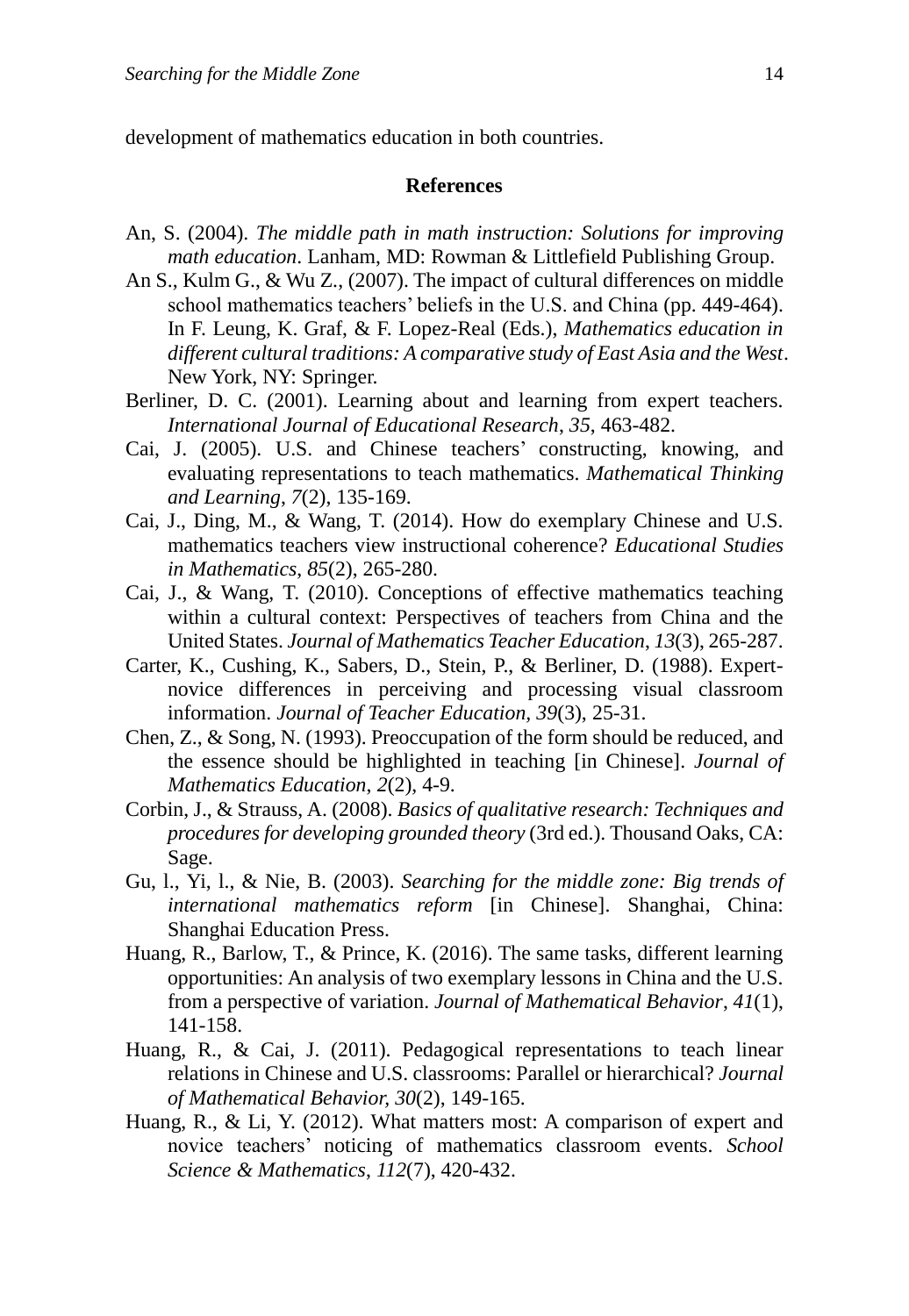- Huang, R., & Li, Y. (2017). *Teaching and learning mathematics through variation: Confucian heritage meets Western theories*. Rotterdam, The Netherlands: Sense Publisher.
- Ma, L. (1999). *Knowing and teaching elementary mathematics: Teachers' understanding of fundamental mathematics in China and the United States*. Mahwah, NJ: Erlbaum.
- Sabers, D. S., Cushing, K. S., & Berliner, D. C. (1991). Differences among teachers in a task characterized by simultaneity, multidimensionality, and immediacy. *American Educational Research Journal, 28*, 63-88.
- Santagata, R. (2011). From teacher noticing to a framework for analyzing and improving classroom lessons (pp. 152-168). In M. Sherin, V. Jacobs, R. Philipps (Eds.), Mathematics teacher noticing: Seeing through teachers' eyes. New York, NY: Routledge.
- Schack, E., Fisher, M., & Wilhelm, J. (2017). *Teacher Noticing: Bridging and Broadening Perspectives, Contexts, and Frameworks*. Dordrecht, The Netherlands: Springer Scientific Publishers.
- Schleppenbach, M., Flevares, L., Sims, L., & Perry, M. (2007). Teachers' responses to student mistakes in Chinese and U.S. mathematics classrooms. *The Elementary School Journal*, *108*(2), 131-147.Schleppenbach, M., Perry, M., Miller, K., Sims, L., & Fang, G. (2007). The answer is only the beginning: Extended discourse in Chinese and U.S. mathematics classrooms. *Journal of Educational Psychology*, *99*(2), 380-396.
- Sherin, M., & Han, S. (2004). Teacher learning in the context of a video club. *Teaching and Teacher Education*, *20*, 163–183.
- Sherin, M., Jacobs, V., Philipps, R. (2011). *Mathematics teacher noticing: Seeing through teachers' eyes.* New York: Routledge.
- Sherin, M., & van Es, E. (2005). Using video to support teachers' ability to notice classroom interactions. *Journal of Technology and Teacher Education*, *13*, 475–491.
- Star, J. R., & Strickland, S. K. (2008). Learning to observe: Using video to improve preservice mathematics teachers' ability to notice. *Journal of Mathematics Teacher Education*, *11*, 107–125.
- Taylor, S. J., & Bogdan, R. (1998). *Introduction to qualitative research methods: A guidebook and resource.* (3rd ed.). New York: Wiley.
- van Es, E., & Sherin, M. (2008). Mathematics teachers "learning to notice" in the context of a video club. *Teaching and Teacher Education*, *24*, 244–276.
- Yuan, Z., & Ricks, T. (2011). Juxtaposing Chinese and American mathematics teachers' classroom based on mathematical problems: A case of geometric probability model [in Chinese]. *Fujian Education (B)*, 11, 34-36.

**Author Note:** This research was supported by Hunan Province Department of Education, P. R. China under Grant No.2016-122 titled Research and Practices